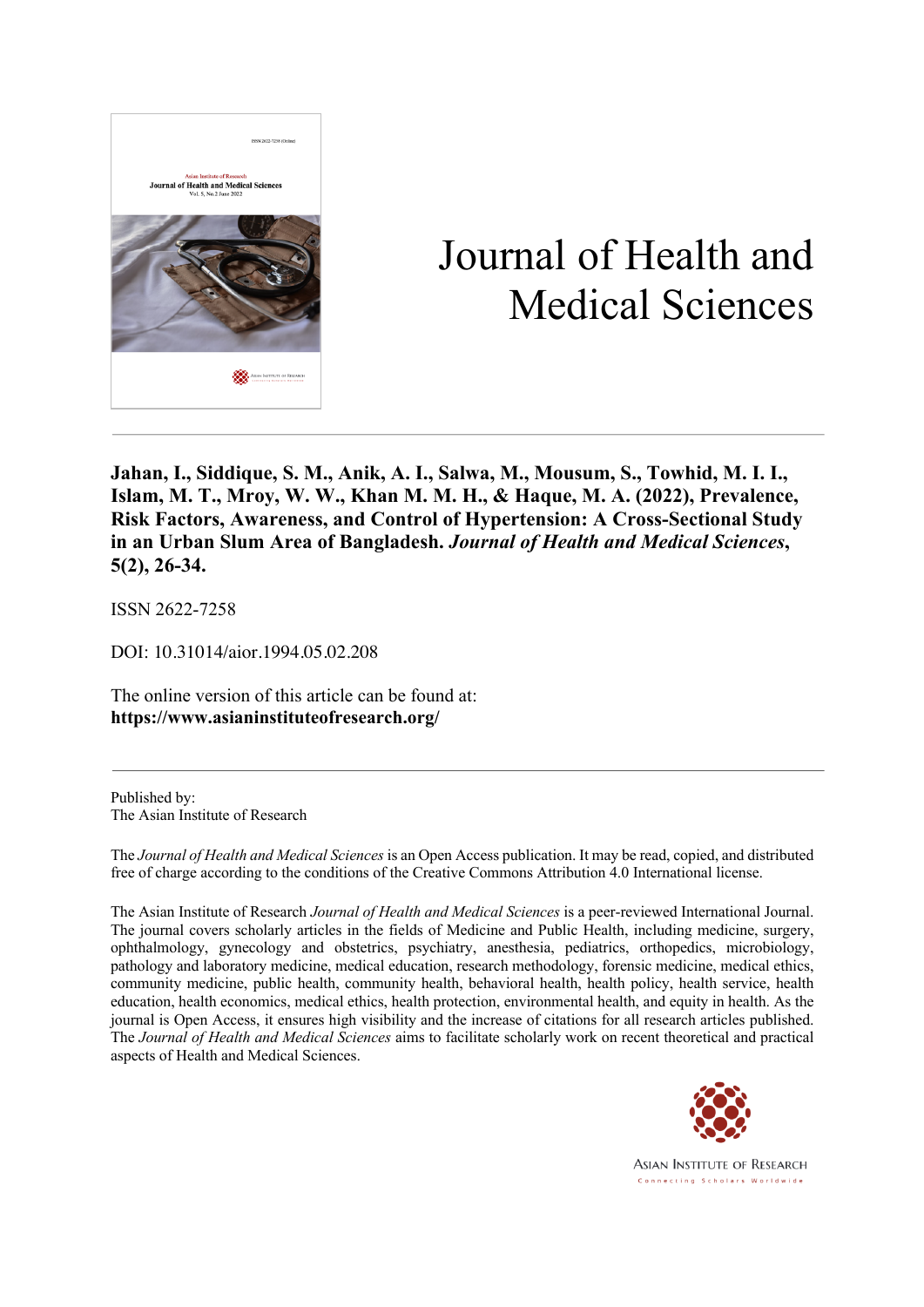

# Prevalence, Risk Factors, Awareness, and Control of Hypertension: A Cross-Sectional Study in an Urban Slum Area of Bangladesh

Israt Jahan<sup>1</sup>, Salman Mahmud Siddique<sup>1</sup>, Asibul Islam Anik<sup>1</sup>, Marium Salwa<sup>1</sup>, Sabrina Mousum<sup>1</sup>, Muhammad Ibrahim Ibne Towhid<sup>1</sup>, Mohammad Tanvir Islam<sup>2</sup>, Wai Wai Mroy<sup>3</sup>, Md. Maruf Haque Khan<sup>1</sup>, M. Atiqul Haque<sup>1</sup>

<sup>1</sup> Department of Public Health and Informatics, Bangabandhu Sheikh Mujib Medical University (BSMMU), Dhaka-1000, Bangladesh

2 Department of Internal Medicine, BSMMU, Dhaka-1000, Bangladesh

<sup>3</sup> Department of Palliative Medicine, BSMMU, Dhaka-1000, Bangladesh

Correspondence: M Atiqul Haque, Department of Public Health and Informatics, Bangabandhu Sheikh Mujib Medical University, Dhaka, Bangladesh. Email: atiqulm26@bsmmu.edu.bd, Phone: +8801711428141

#### **Abstract**

Background: Although hypertension was formerly thought to be a disease in affluent countries, recent data suggest that low- and middle-income countries account for three-quarters of the worldwide hypertension burden. Several studies have shown a high prevalence of HTN in Bangladesh, while data on urban slum areas are scarce. Objective: The purpose of this study was to assess the prevalence, risk factors, awareness, treatment, and control of hypertension in an urban slum area of Bangladesh. Methods: This cross-sectional study included 602 adults aged 18 years and above living in slum areas of Donia union at Kodomtali Thana, Dhaka, from September to October 2018 by simple random sampling. Multivariate logistic regression analysis was performed to predict the risk factors for hypertension. Results: A quarter of the urban slum dwellers were suffering from hypertension. Higher aged groups, 31 to 45 years [adjusted odds ratio (AOR): 2.56; 95% confidence interval (CI): 1.54-4.27] and 46 and above years [AOR: 5.13; 95% CI: 2.68-9.82], family history of hypertension [AOR: 1.93; 95% CI: 1.24-2.99], and obesity [AOR: 2.86; 95% CI: 1.34-6.12] were found to be the significant risk factors of hypertension. Middle socio-economic status [AOR: 0.56; 95% CI: 0.34-0.93] and underweight [AOR: 0.36; 95% CI: 0.15-0.83] showed negative association with hypertension. Among the hypertensive participants, 20.6% were aware of their hypertension, 16.8% were on antihypertensive treatment, and 7.7% had their blood pressure controlled. Conclusion: A high prevalence of hypertension associated with poor awareness and control in an urban slum community needs government initiatives for prevention.

**Keywords:** Bangladesh, BMI, Hypertension, Urban Dwellers, WH Ratio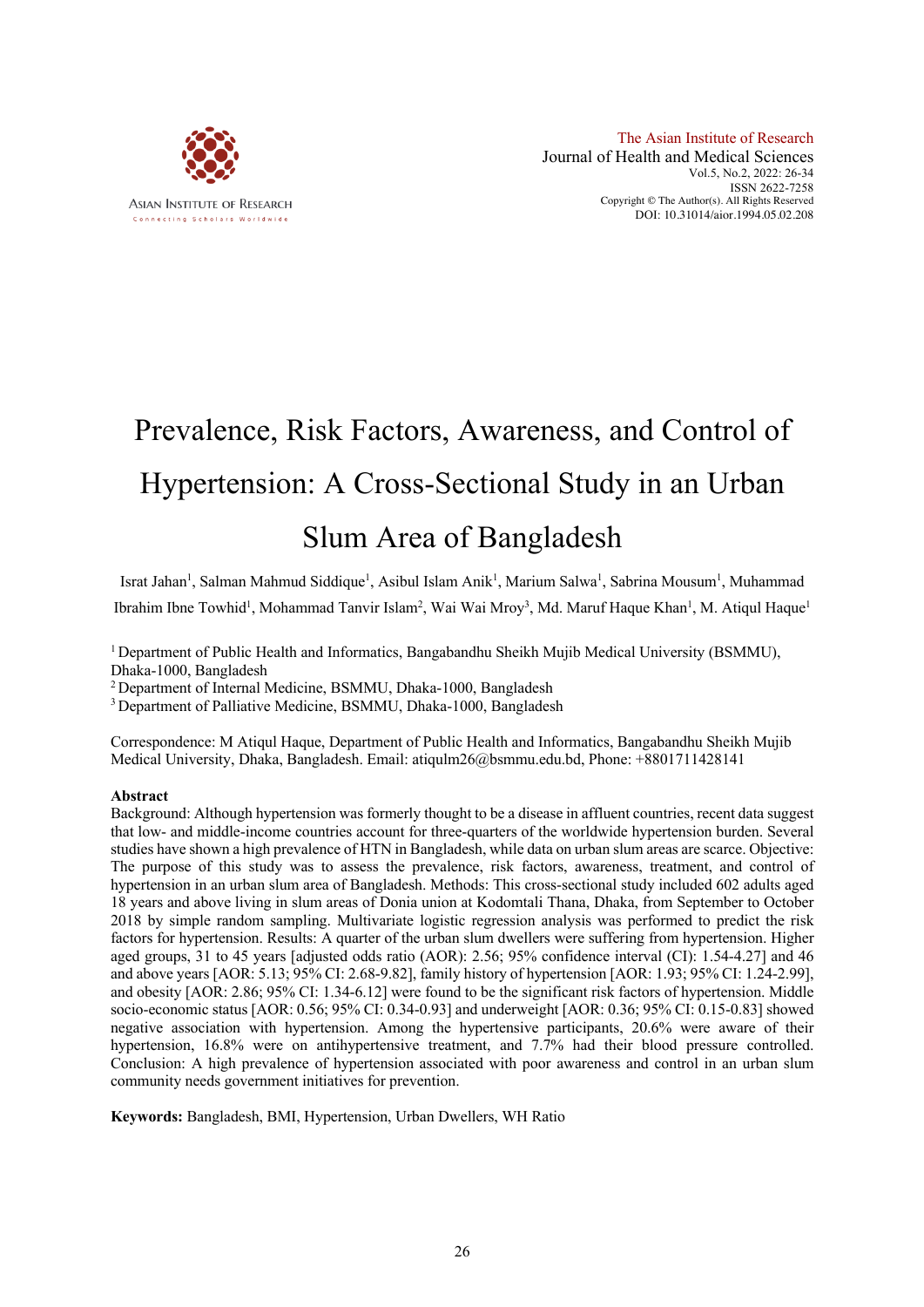# **1. Introduction**

Cardiovascular disease (CVD) accounts for one-third of total global death annually (Schutte, 2021). According to the Global Burden of Disease (GBD) Study, roughly 18.6 million people died of CVD in 2019, representing a 17.1% increase over the previous decade (Roth et al., 2020). This increased prevalence ranks hypertension (HTN) as the top modifiable risk factor for global CVD burden (Roth et al., 2020).

HTN directly contributes to the pathogenesis of most of the CVDs, such as stroke, coronary artery disease, heart failure, etc., and eventually causes premature mortality and disability (Mills et al., 2016). Being undiagnosed due to incomprehensive symptoms of early-stage HTN and non-compliance to the treatment, many people have their blood pressure (BP) uncontrolled over a long period which causes further complications like kidney failure, dementia, and cognitive decline (Mills et al., 2016; Tzourio, 2007).

HTN was once stereotyped as the problem of affluent society due to its high prevalence in developed countries. However, contrariety in improving awareness, treatment, and control over the past few decades has shifted the scenario where three-quarters of the global HTN cases belonged to low- and middle-income countries (LMICs) (Mills et al., 2016). In addition to established risk factors such as unhealthy diet, physical inactivity, tobacco and alcohol use, and obesity, emerging risk factors such as environmental pollution, rapid urbanization, and a loss of green space boost the rising prevalence of HTN (Schutte, 2021).

Because of demographic transition, aging, and urbanization, together with an unhealthy lifestyle, LMICs had a greater prevalence of HTN, estimated at 32.3% in 2015, compared to a global prevalence of 22% (Sarki, 2015; Zhou et al., 2017). CVD-related mortality is rapidly increasing in these underprivileged areas due to a lack of HTN awareness, medication, and control among the affected population (Mills et al., 2016). In the South Asian setting, the pooled prevalence of HTN in India, Pakistan, Bangladesh, and Nepal was reported 31.5%, with a higher incidence in urban (30-56%) than in rural areas (11-43%) (Gupta et al., 2017).

Bangladesh is highly vulnerable to HTN-related disease burden due to socio-demographic factors. Several studies based on diverse socio-demographic contexts in Bangladesh have found varying HTN prevalence ranging from 1.1% to 75%, with a weighted pooled prevalence of 20% and a higher trend in urban areas (M. Z. I. Chowdhury et al., 2020).

Approximately 14 million people live in Dhaka, where more than four million live in about 5000 slum areas (United Nations Children's Fund, 2015). Slum inhabitants are vulnerable to unhealthy lifestyles and related diseases due to poor socio-environmental conditions and poverty, while access to basic healthcare services is also limited.

The few studies so far conducted in Bangladesh only highlighted the prevalence and risk factors of HTN. Thus, this study aimed to evaluate the prevalence, risk factors, awareness, treatment, and control of HTN in urban slum areas of Bangladesh.

# **2. Methods**

# *2.1. Study settings*

This cross-sectional study was conducted in the slum areas of Dania Union (the smallest administrative unit) under Kadamtali Thana (sub-district) of Dhaka, the capital of Bangladesh, from September to October 2018. The land area of this union is 3.32 sq. km and has approximately 261,000 populations (Banglapedia. Kadamtali Thana, 2021). Adults aged 18 years and above living in this area were the targeted population.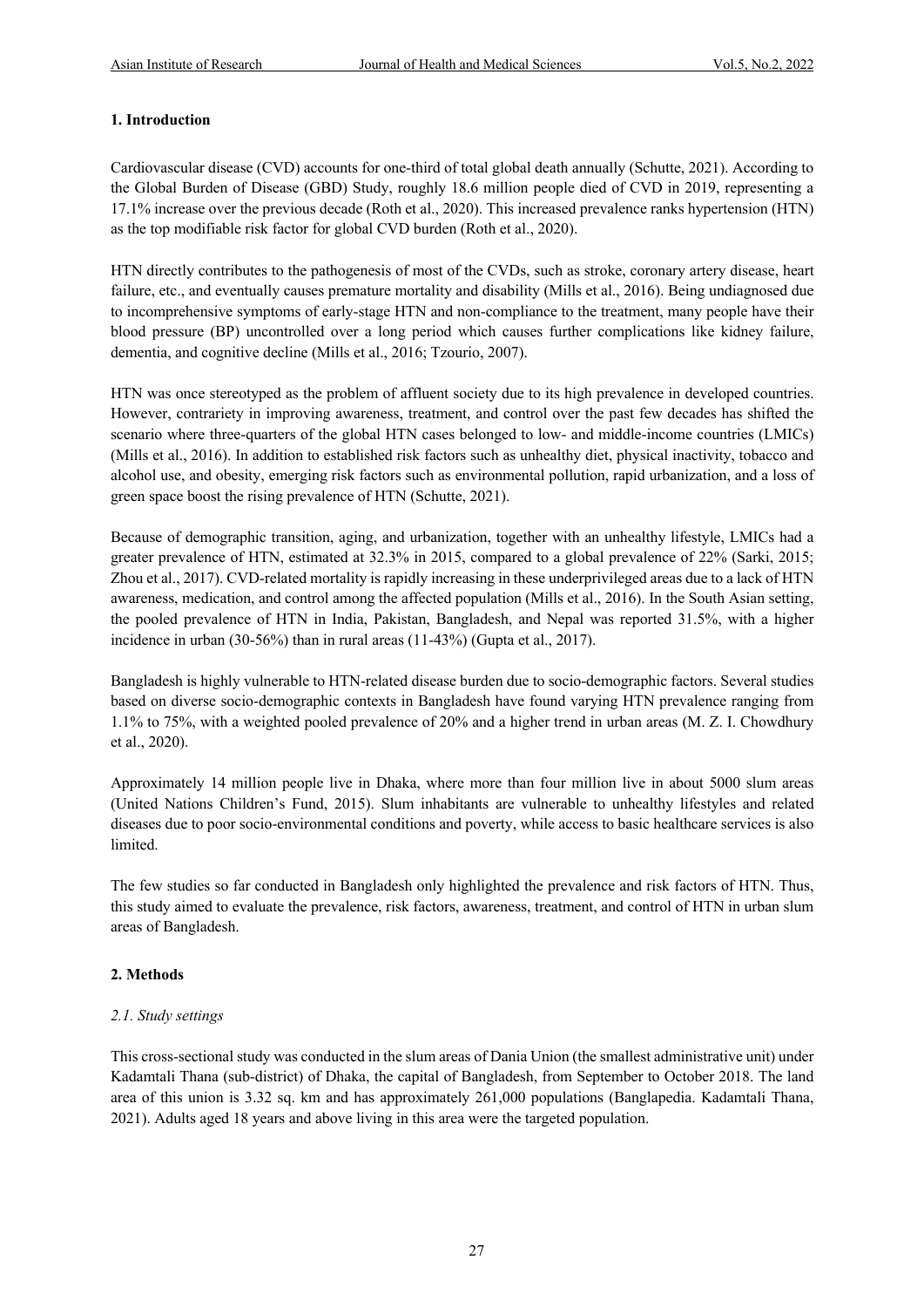#### *2.2. Sampling technique and sample*

Sampled households were chosen from a list of pre-prepared slum households using simple random sampling. A lottery method was used to select an adult from each household. The sample size was determined considering the prevalence of HTN as 26.4% (Chowdhury, 2016), 3.5% error, and 10% non-response rate. A total of 602 were enrolled, with a drop-out rate of 10%.

# *2.3. Data collection methods*

Respondent's age, sex (male/female), educational attainment, socio-economic status (SES) (based on wealth index [WI]), smoking habit (non-smoker, ever smoker), extra salt intake history (every day, sometimes, never), smokeless tobacco consumption (no, yes), fruit consumption (low consumption: <four servings or two cups per day, adequate consumption), vegetable consumption (low consumption: < five servings or two and a half cups per day, adequate consumption), waist-hip ratio (WHR), body mass index (BMI), and HTN (no, yes) were collected in a semi-structured questionnaire. In addition, history of smoking and smokeless tobacco consumption (tobacco leaf, gul, noshi, snuff, and zarda) were taken and categorized as tobacco user (current and ever smoker) and nontobacco user. Household assets data such as a table, chair, watch, computer, energy supply, refrigerator, television, radio, mobile phone, bicycle, and air conditioner were collected to construct WI.

Weight, height, waist, and hip circumference measurements; BMI and WHR calculation; and BP recording and HTN diagnosis were performed using standardized methods and guidelines (Olack et al., 2015). Each participant's weight was measured in kilograms by setting a digital weighing machine on a flat surface, and their height was measured in centimeters using a measuring tape while they were barefooted and heavy clothing, if any, was removed. BMI was calculated as weight in kilograms divided by height in meters squared. Overweight and obesity were defined as BMI  $\geq 25.0 - 29.9$  kg/m2 and BMI  $\geq 30$  kg/m2, respectively. The waist circumference was measured to the nearest 0.1 cm by putting a measuring tape at the midpoint between the lower margin of the last rib and the tip of the iliac crest at the end of expiration. The hip circumference was measured at the widest part of the buttock with a tape parallel to the floor. WHR was calculated, and WHR  $\geq$ 0.90 in males and  $\geq$ 0.80 in females were considered as abdominal obesity.

BP was recorded three times at 5 minutes intervals in an upright sitting position in the right arm, using a digital BP measuring machine (OMRON, Model HEM-7120). The average of the last two readings was used for analysis. Hypertensive participants were defined as those with systolic blood pressure (SBP) equal to or more than 140 mm of Hg and/or diastolic blood pressure (DBP) equal to or more than 90 mm of Hg or those who were on antihypertensive medication.

# *2.4. Statistical analysis*

Descriptive analysis was performed for the socio-demographic and other predictive factors. For continuous variables, mean and standard deviation (SD) were calculated. WI was generated using household assets. In this regard, the first factor of the principal component analysis, as described by Filmer and Pritchett, was used to determine SES (Filmer & Pritchett, 2001). Chi-square statistics were used to compare categorical variables, where multivariate logistic regression analysis was performed to examine the risk factors (expressed in adjusted odd ratio, [AOR] with 95% confidence interval, [CI]) of HTN. Participant's occupation was not included in the adjusted analysis due to collinearity. Analyses were performed using the Statistical Package for Social Sciences (SPSS) version 25.0. A P-value less than .05 was considered statistically significant.

# *2.5. Ethical consideration*

Ethical permission was obtained from the Institutional Review Board of Bangabandhu Sheikh Mujib Medical University (BSMMU), Dhaka (Memo no. 2017/7389) and followed the ethical code of the Declaration of Helsinki.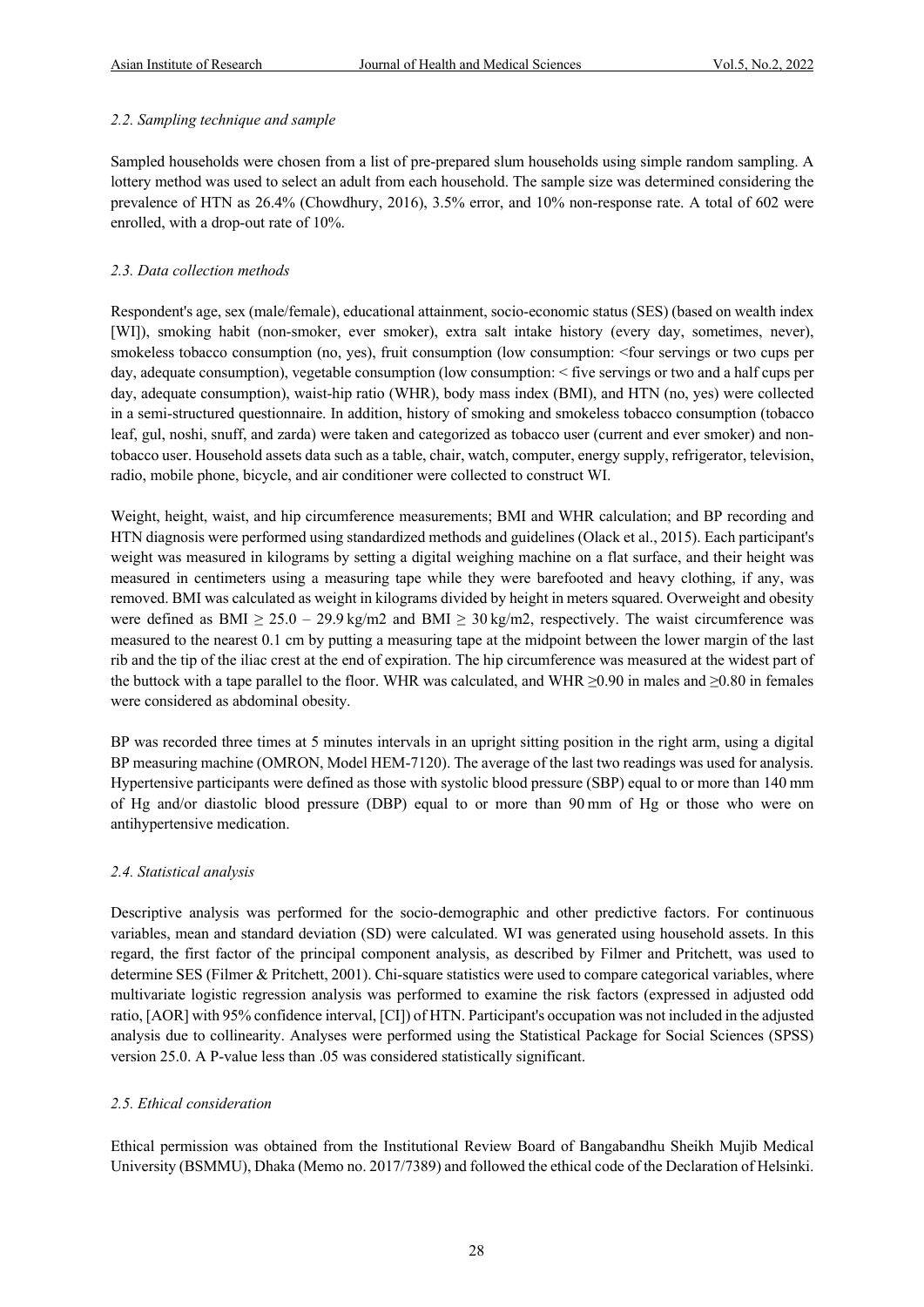#### **3. Results**

#### *3.1. Participants*

Among the participants, three-fourths were female. The participants' mean (SD) age was 34.07 (12.43) years, ranging from 18 to 81 years. Approximately half of the participants were young adults (up to 30 years old), while 17% were aged above 45 years. About 60% of participants had normal BMI. Most of the participants consumed raw salt every day (74.4%), had adequate daily vegetable consumption (64%), and did not use tobacco products (74.8%). One-third of the participants had a family history of HTN, while abdominal obesity was 63.4%.

| Characteristics               | Percentage of the total | Hypertension | AOR [95% CI] <sup>a</sup> |
|-------------------------------|-------------------------|--------------|---------------------------|
|                               | sample $(N=602)$        | $n$ (%)      |                           |
| Gender                        |                         |              |                           |
| Male                          | 22.9                    | 40(29.0)     | $1$ (Ref.)                |
| Female                        | 77.1                    | 115(24.8)    | $0.87(0.41 - 1.82)$       |
| Age group                     |                         |              |                           |
| Up to 30                      | 48.3                    | 45(15.5)     | $1$ (Ref.)                |
| $31 - 45$                     | 34.2                    | 64(31.1)     | $2.48(1.49 - 4.14)$ ***   |
| 46 and above                  | 17.4                    | 46(43.8)     | $5.24(2.55 - 10.77)$ ***  |
| <b>Educational attainment</b> |                         |              |                           |
| Non-formal education          | 42.7                    | 76 (29.6)    | $1$ (Ref.)                |
| Up to Grade V                 | 31.2                    | 48(25.5)     | $1.24(0.73-2.10)$         |
| Grade VI to X                 | 23.4                    | 26(18.4)     | $0.68(0.36 - 1.26)$       |
| Grade XI and above            | 2.7                     | 5(31.2)      | $1.12(0.30 - 4.17)$       |
| Occupation                    |                         |              |                           |
| Service holder                | 2.3                     | 1(7.1)       | $\overline{\phantom{0}}$  |
| <b>Business</b>               | 7.6                     | 17(37.0)     |                           |
| Labor                         | 20.8                    | 27(21.6)     |                           |
| Housewives                    | 53.3                    | 85(26.5)     |                           |
| Unemployed                    | 6.5                     | 12(30.8)     |                           |
| Others                        | 9.5                     | 13(22.8)     |                           |
| Socio-economic status         |                         |              |                           |
| Lower                         | 33.4                    | 58 (28.9)    | $1$ (Ref.)                |
| Middle                        | 36.7                    | 43(19.5)     | $0.53(0.32-0.86)$ *       |
| Upper                         | 29.9                    | 54 (30.0)    | $0.95(0.58 - 1.57)$       |
| Salt intake history           |                         |              |                           |
| Never                         | 11.6                    | 17(24.3)     | $1$ (Ref.)                |
| Everyday                      | 74.4                    | 113(25.2)    | $1.10(0.57 - 2.14)$       |
| Sometimes                     | 14.0                    | 25(29.8)     | $1.28(0.56 - 2.90)$       |
| Use of tobacco products       |                         |              |                           |
| No                            | 74.8                    | 109(24.2)    | $1$ (Ref.)                |
| Yes                           | 25.2                    | 46(30.3)     | $0.94(0.59 - 1.49)$       |
| <b>Fruit consumption</b>      |                         |              |                           |
| Proper consumption            | 11.0                    | 18(27.3)     | $1$ (Ref.)                |
| Less consumption              | 89.0                    | 137(25.6)    | $0.82(0.44 - 1.54)$       |
| Vegetable consumption         |                         |              |                           |
| Proper consumption            | 64.1                    | 100(25.9)    | $1$ (Ref.)                |
| Less consumption              | 35.9                    | 55(25.5)     | $0.90(0.59 - 1.36)$       |
| <b>Smoking history</b>        |                         |              |                           |
| Non-smoker                    | 83.9                    | 129(25.5)    | $1$ (Ref.)                |
| Ever smoker                   | 16.1                    | 26(26.8)     | 1.11 $(0.46 - 2.65)$      |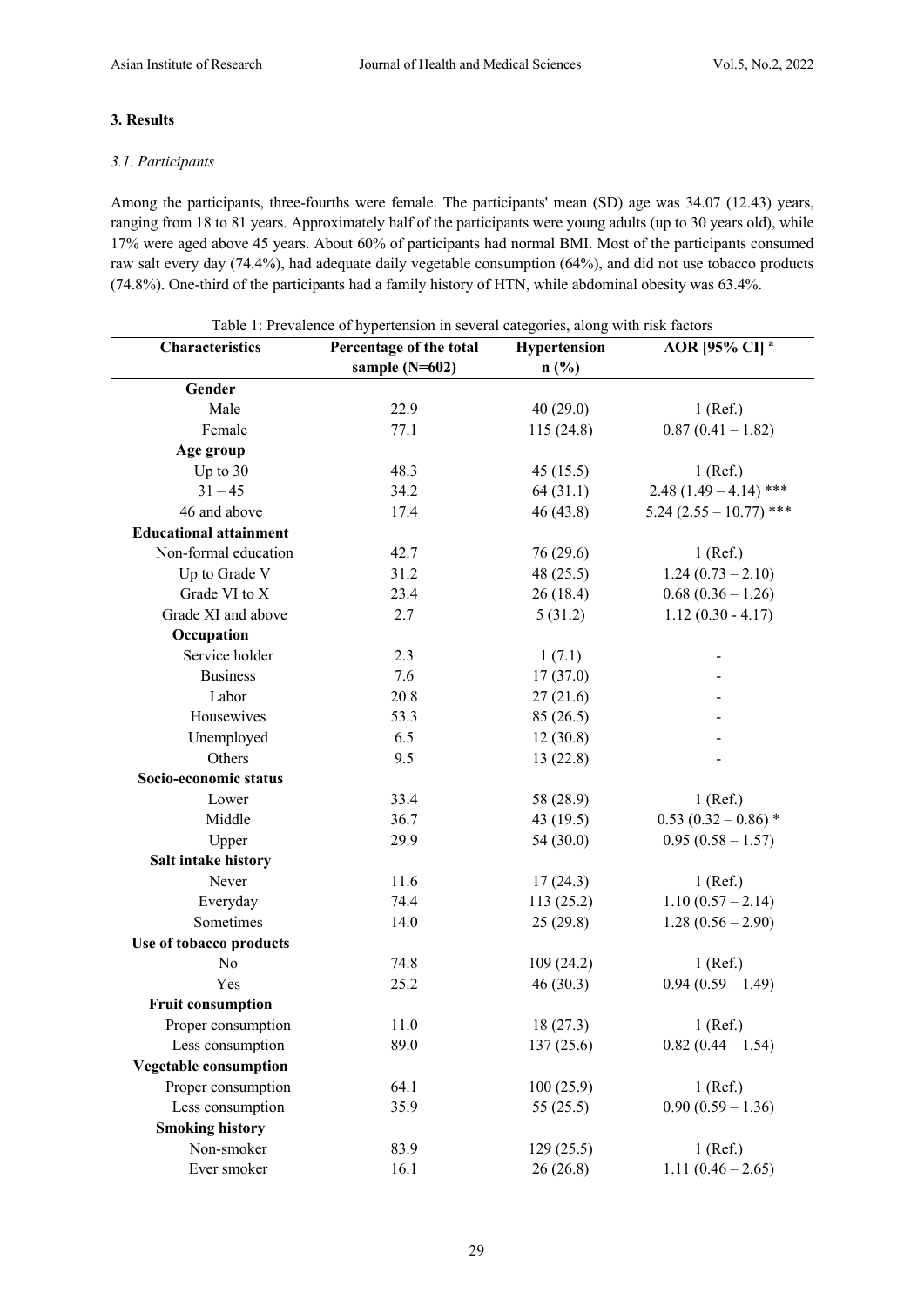| <b>Family history of</b>                |      |           |                        |
|-----------------------------------------|------|-----------|------------------------|
| hypertension                            |      |           |                        |
| N <sub>0</sub>                          | 67.9 | 93 (22.7) | $1$ (Ref.)             |
| Yes                                     | 32.1 | 62(32.1)  | $1.84(1.21-2.82)$ **   |
| BMI                                     |      |           |                        |
| Underweight                             | 13.6 | 10(12.2)  | $0.40(0.18-0.85)$ *    |
| Normal                                  | 58.8 | 86 (24.3) | $1$ (Ref.)             |
| Overweight and obese                    | 27.6 | 41(32.0)  | $1.62$ (1.05 – 2.53) * |
| WH ratio                                |      |           |                        |
| Normal (<.90 M, <.80 F)                 | 36.4 | 43 (19.6) | 1 (Ref.)               |
| Abdominally obese $(\geq 90 \text{ M},$ | 63.6 | 112(29.2) |                        |
| $\geq 80$ F)                            |      |           | $1.40(0.87 - 2.27)$    |

\* *P* value< .05

\*\* *P* value< .01

\*\*\* *P* value < .001<br>  $^*$  AOR [95% CI] = adjusted odds ratio [95% confidence interval]

Nagelkerke R-square =0.22

#### *3.2. Prevalence and risk factors of HTN*

The overall prevalence of HTN in the study population was 25.7%. In bivariate analysis, the prevalence of HTN was significantly higher in older adults, people with a family history of HTN, high BMI, and people with abdominal obesity. After adjusting potential confounders, age, body weight, family history of HTN, and SES were significantly associated with HTN in the logistic regression model. Compared to those under 30 years of age, the risk of HTN was about 2.5 times higher in the age group 31 to 45 years (AOR= 2.48, 95% CI: 1.49–4.14) and 5 times higher in the age group >45 years ( $AOR = 5.24$ , 95% CI: 2.55–10.77). The risk of HTN was about double in people with a family history of HTN  $(AOR = 1.84, 95\% \text{ CI: } 1.21-2.82)$  and people with overweight and obesity (AOR = 1.62, 95% CI: 1.05–2.53). People of middle SES (AOR: 0.53; 95% CI: 0.32 – 0.86) and underweight (AOR:  $0.40$ ;  $95\%$  CI;  $0.18 - 0.85$ ) showed negative association with HTN.

# *3.3. Awareness, treatment, and control of HTN*

Overall, 71.3% of the study participants mentioned that their BP was measured at least once in their lifetime. Females had their BP measured more (75.2%) compared to males (58.0%). Of the total 155 hypertensive participants, 20.6% were previously aware of their hypertensive condition, and the remaining 79.4% were unaware before the survey. Around 17% of hypertensive participants were on antihypertensive medication prescribed by a registered physician, and 7.7% had their BP controlled.

|            | Table 2. Flevalence, awareliess, treatment, and control of hypertension |               |               |  |  |
|------------|-------------------------------------------------------------------------|---------------|---------------|--|--|
|            | Sample $(N)$                                                            | Number $(\%)$ | 95% CI        |  |  |
| Prevalence | 602                                                                     | 155(25.7)     | 22.3-29.4     |  |  |
| Awareness  | 155                                                                     | 32(20.6)      | 14.6-27.9     |  |  |
| Treatment  | 155                                                                     | 26(16.8)      | $11.3 - 23.6$ |  |  |
| Control    | 155                                                                     | 12(7.7)       | $4.1 - 13.1$  |  |  |

# Table 2: Prevalence, awareness, treatment, and control of hypertension

#### **4. Discussion**

According to our findings, approximately one out of every four persons aged 18 years and above is hypertensive. The overall prevalence of HTN in this study (25.7%) is higher than that of similar populations in Maharashtra (15.15%) and Bangalore city (21.5%) in India (Bendhari et al., 2016; Ramani & Suresh, 2020). However, the prevalence is considerably lower than that of the population from Kolkata, India (42%), Lagos, Nigeria (38.2%), and Cairo, Egypt (31.2%) (Banerjee et al., 2016; Daniel et al., 2013; Gadallah et al., 2018). These differences can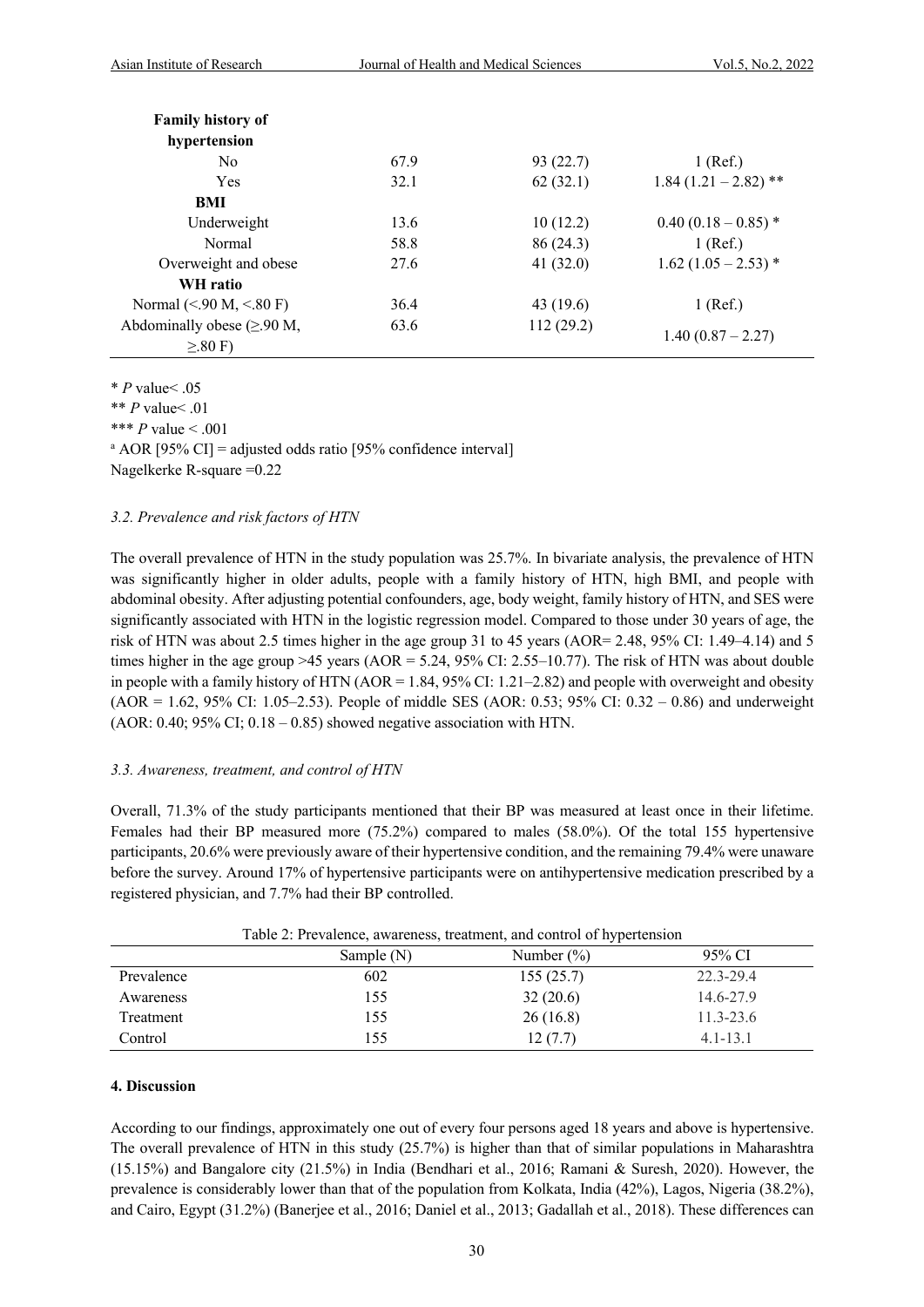be ascribed to methodological variations, such as participant selection, age group, sex distribution, and geographical differences.

Nearly a third of the population had never had their BP checked, and 80% of the hypertensive population had gone unnoticed until this study, indicating a low level of HTN awareness. In a study of the rural Bangladeshi population, Islam et al. found a similar finding, estimating 82% of undiagnosed HTN (Islam et al., 2016). Furthermore, undiagnosed HTN was prevalent in 60% of the population in Bangladesh, according to a nationwide survey (Ahmed et al., 2019), with a higher incidence among persons with poor SES and low education levels. These findings are relevant to ours since slum residents generally have low education and SES.

The overall treatment and control status among hypertensive participants in our study was poor, with estimates of 16.8% and 7.7%. However, according to a study of nationally representative data of 1.1 million adults from 44 LMICs, among hypertensive participants, 29.9% (28.6–31.3%) received treatment, and 10.3% (9.6–11.0%) achieved HTN control, estimated using sampling weights (Geldsetzer et al., 2019).

The low level of awareness of HTN, its treatment, and control among the hypertensive participants of our study can be related to some factors reported in previous studies, which are more prevalent among the urban poor than the general population. These include poor socio-economic status, illiteracy, unemployment, lack of understanding and acceptance of the disease, poor health-seeking behavior, less affordability and inaccessibility to healthcare services, transportation time to a medical facility, long waiting time, and monetary costs (Daniel et al., 2013; Uddin et al., 2014; Khan et al., 2016).

We found that age was the most important risk factor for HTN, consistent with other studies in similar conditions (Bendhari et al., 2016; Ramani & Suresh, 2020; Banerjee et al., 2016; Daniel et al., 2013; Gadallah et al., 2018). The prevalence of HTN increased with age by nearly two and three times, from 15.5% in the 30-year group to 31% in the 31-45-year group and 43.8% in the above 45-year group. Age is a major non-modifiable risk factor for HTN that is present in every community worldwide. Aging causes vascular resistance, which prolongs inflammation, increases cellular oxidative stress and causes endothelial dysfunction (Buford, 2016). The proportion of elderly people in Bangladesh is rapidly increasing due to the ongoing demographic transition (M. Islam, 2016). In this flow, approximately 45 million elderly people will reside in Bangladesh by 2050 (M. Islam, 2016)(25), resulting in many hypertensive and other chronic disease-prone populations. It emphasizes the critical importance of effective intervention measures that anticipate other modifiable risk factors.

In this study, a family history of HTN was identified as one of the major risk factors widely regarded as a traditional non-modifiable risk factor for HTN. According to family-based studies, 30–50% of the variance in BP readings may be heritable, which is supported by studies showing a link between HTN and the renin-angiotensinaldosterone system-related genes (Patel et al., 2017; Civeira et al., 2008).

Obesity is a well-known modifiable risk factor for HTN-related adverse cardiovascular conditions (Roth et al., 2020). In our study, participants who were overweight or obese were about 1.6 times more hypertensive than those who had a normal BMI. This finding is comparable with studies from India, Nigeria, and Egypt in similar conditions (Ramani & Suresh, 2020; Daniel et al., 2013; Gadallah et al., 2018). Obesity and HTN are more common in those over 35 years among slum dwellers in Nigeria and Uganda due to a poor diet, sedentary lifestyle, and lack of physical activity (Daniel et al., 2013; Mayega et al., 2012). Obesity causes HTN by increasing sodium reabsorption in the kidneys, activating the renin-angiotensin system and the sympathetic nervous system, altering intrarenal physical forces, and impairing pressure natriuresis (Aronow, 2017).

In our study, the prevalence of HTN was nearly halved in the middle SES group compared to the high and low SES groups. In both developed and developing countries, socioeconomic status is associated with hypertension. However, the associations are not linear which may reflect broad adoption of unhealthy lifestyles like sedentarism and high-fat diets across various SES groups (Mendez et al., 2003). There are also alternative risk factors like early malnutrition or psychosocial stress that potentially increase HTN prevalence among low SES groups in LMICs (Schutte, 2021). Therefore, identifying behavioral and environmental factors contributing to HTN in various SES groups in developing countries is critical for strengthening preventive strategies.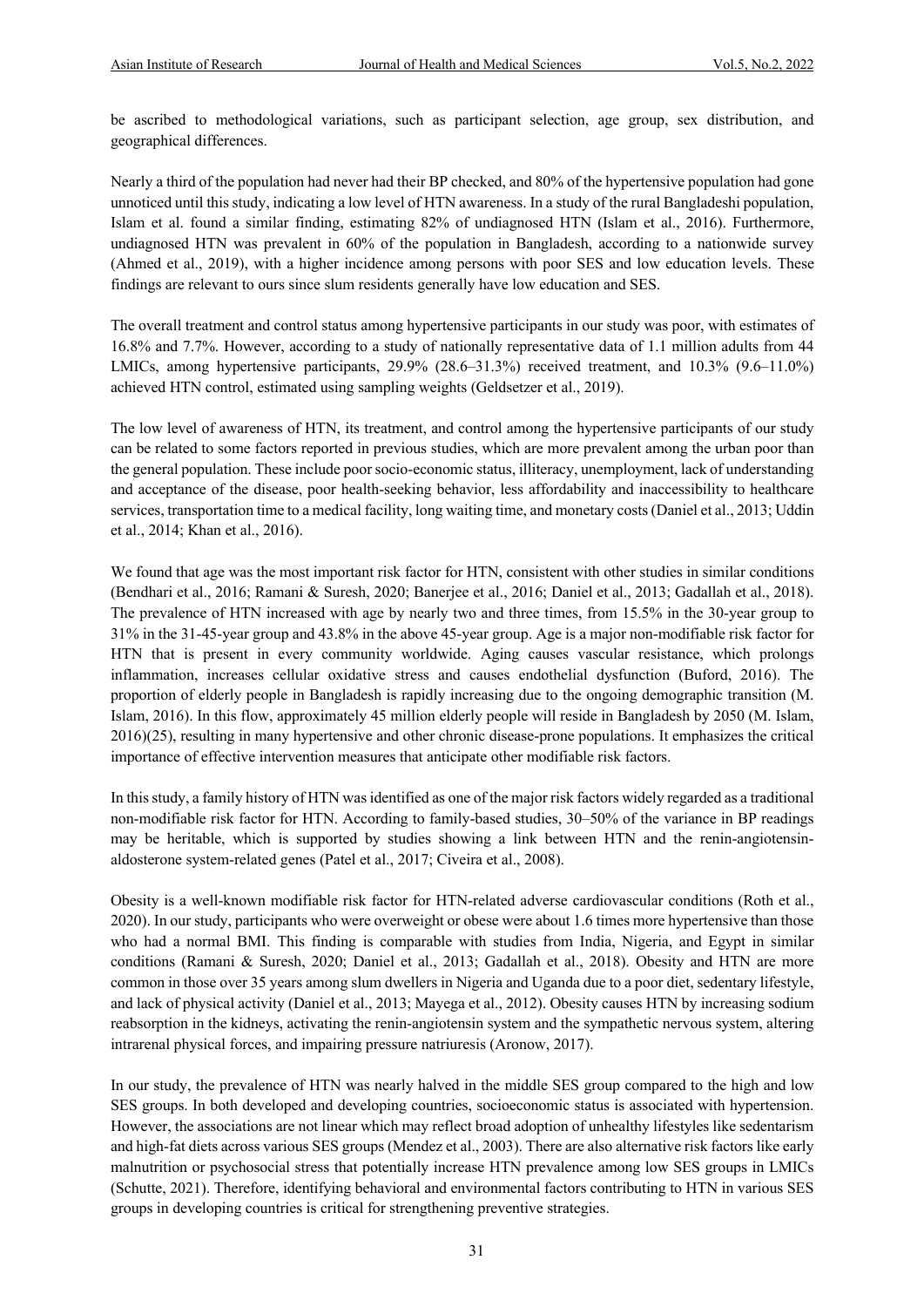Underweight participants had a four times lower trend of HTN than those who were overweight and obese. A nearly similar trend was reported in a study based on South Asian BMI cut-off points, which estimated four times and three times lower HTN in underweight people than in obese and overweight people in the Bangladeshi population, respectively (Hossain et al., 2019). Underweight people may have improved insulin sensitivity and reduced sympathetic nervous system activity due to decreased renin-angiotensin-aldosterone system activation, natriuresis, and lower plasma volume, explaining why they have a lower prevalence of HTN (Aronow, 2017).

#### *4.1. Strengths and limitations of the study*

The survey method used in this study was a strength as it allows cross-study and cross-regional comparison. The selection of one adult from each home reduced the likelihood of over-representation bias. The study, however, had several limitations. First, data were collected from a single area, so the result cannot be generalized. Second, as this study was cross-sectional in design, the temporal association between variables could not be established. Third, data on self-reported harmful habits like tobacco, alcohol, and drug could not reflect the true picture due to the societal norm of not disclosing these habits. Fourth, we interviewed adults only and who were available at the selected households during the daytime. During the day, males are out at the workplace, and females remain at home, resulting in more female participation in this study. Finally, assessing HTN in a single day, BP measurement may cause some cases with white-coat HTN and result in overestimation.

#### **5. Conclusions**

HTN in urban slums is a public health concern that affects at least one in every four adults aged 18 and older. Participants' age, family history of HTN, overweight and obesity are significant risk factors for HTN. Unfortunately, most hypertensive participants are undiagnosed, which is a challenge for HTN control among underprivileged communities in slum areas. This emphasizes the need for promoting HTN awareness and encouraging health-seeking behavior.

#### *Authors' Contributions*

IJ contributed to the conception and design of the study, acquired the data, and carried out the data analysis; SMS contributed to the conception, carried out the data analysis, and drafted the manuscript; AIA helped in data analysis and interpretation; MS, SM, MIIT, MTI, WWM, and MMHK were major contributors in writing the manuscript and revised the manuscript for important intellectual content; MAH contributed to the conception and supervision of the study, was a major contributor in writing the manuscript, and edited for submission. All the authors read, approved the manuscript, and consented to publish.

#### *Availability of data and material*

The datasets used and/or analysed during the current study are available from the corresponding author on reasonable request.

#### *Funding*

This study received a grant from University Grants Commission, Bangladesh (6/79/UGC/S&T/medical-9/2017/4940).

#### *Competing interest*

The authors declare that they have no competing interests.

*Acknowledgment* Not applicable.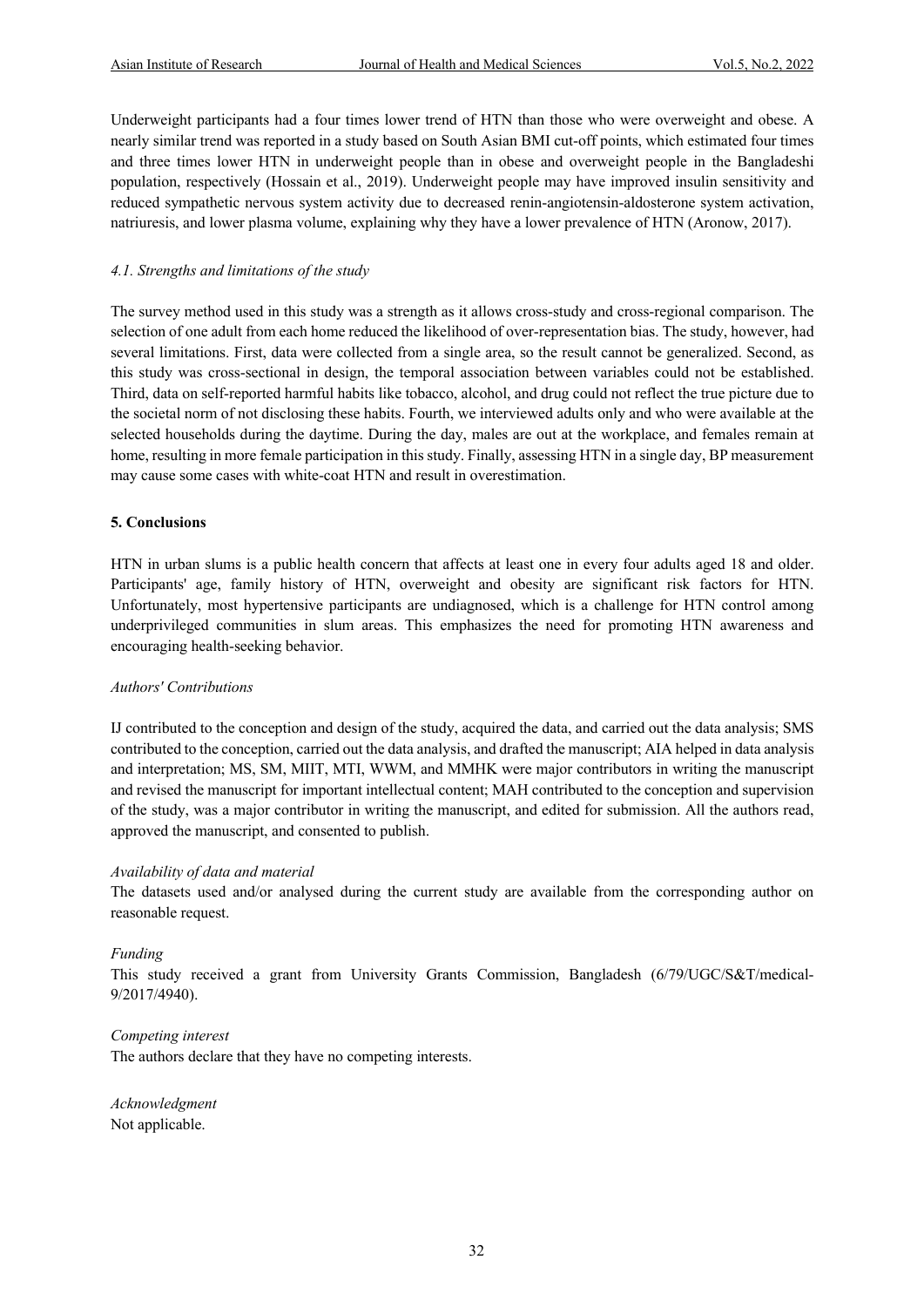#### **References**

- Ahmed, S., Tariqujjaman, M., Rahman, M. A., Hasan, M. Z., & Hasan, M. M. (2019). Inequalities in the prevalence of undiagnosed hypertension among Bangladeshi adults: evidence from a nationwide survey. International journal for equity in health, 18(1), 33. doi: 10.1186/s12939-019-0930-5
- Aronow W. S. (2017). Association of obesity with hypertension. Annals of translational medicine, 5(17), 350. https://doi.org/10.21037/atm.2017.06.69
- Bendhari, M. L., Korade, R. S., & Haralkar, S. J. (2016). Study of prevalence and risk factors of hypertension in adults in an urban slum area of Western Maharashtra, India. [Prevalence, Risk factors, Urban slum]. 2016, 3(10), 5. doi: 10.18203/2394-6040.ijcmph20163366
- Banerjee, S., Mukherjee, T. K., & Basu, S. (2016). Prevalence, awareness, and control of hypertension in the slums of Kolkata. Indian heart journal, 68(3), 286–294. doi: 10.1016/j.ihj.2015.09.029
- Banglapedia. Kadamtali Thana. (2021). https://en.banglapedia.org/index.php/Kadamtali\_Thana
- Buford T. W. (2016). Hypertension and aging. Ageing research reviews, 26, 96–111. doi: 10.1016/j.arr.2016.01.007
- Chowdhury, M. A. B., Uddin, M. J., Haque, M. R., & Ibrahimou, B. (2016). Hypertension among adults in Bangladesh: evidence from a national cross-sectional survey. BMC cardiovascular disorders, 16, 22-22. doi: 10.1186/s12872-016-0197-3
- Chowdhury, M., Rahman, M., Akter, T., Akhter, T., Ahmed, A., Shovon, M. A., Farhana, Z., Chowdhury, N., & Turin, T. C. (2020). Hypertension prevalence and its trend in Bangladesh: evidence from a systematic review and meta-analysis. Clinical hypertension, 26, 10 doi: 10.1186/s40885-020-00143-1
- Civeira, F., Recalde, D., García-Otín, A. L., & Cenarro, A. (2008). Genetic Factors of Cardiovascular Diseases. In H. K. Heggenhougen (Ed.), International Encyclopedia of Public Health (pp. 44-55). Oxford: Academic Press.
- Daniel, O. J., Adejumo, O. A., Adejumo, E. N., Owolabi, R. S., & Braimoh, R. W. (2013). Prevalence of hypertension among urban slum dwellers in Lagos, Nigeria. Journal of urban health : bulletin of the New York Academy of Medicine, 90(6), 1016–1025. doi: 10.1007/s11524-013-9795-x
- Filmer, D., & Pritchett, L. H. (2001). Estimating wealth effects without expenditure data--or tears: an application to educational enrollments in states of India. Demography, 38(1), 115–132. doi: 10.1353/dem.2001.0003
- Gadallah, M., Megid, S. A., Mohsen, A., & Kandil, S. (2018). Hypertension and associated cardiovascular risk factors among urban slum dwellers in Egypt: a population-based survey. Eastern Mediterranean health journal = La revue de sante de la Mediterranee orientale = al-Majallah al-sihhiyah li-sharq al-mutawassit, 24(5), 435–442. doi: 10.26719/2018.24.5.435
- Geldsetzer, P., Manne-Goehler, J., Marcus, M. E., Ebert, C., Zhumadilov, Z., Wesseh, C. S., Tsabedze, L., Supiyev, A., Sturua, L., Bahendeka, S. K., Sibai, A. M., Quesnel-Crooks, S., Norov, B., Mwangi, K. J., Mwalim, O., Wong-McClure, R., Mayige, M. T., Martins, J. S., Lunet, N., Labadarios, D., … Jaacks, L. M. (2019). The state of hypertension care in 44 low-income and middle-income countries: a cross-sectional study of nationally representative individual-level data from 1·1 million adults. Lancet (London, England), 394(10199), 652–662. doi: 10.1016/S0140-6736(19)30955-9
- Gupta, R., Kaur, M., Islam, S., Mohan, V., Mony, P., Kumar, R., Kutty, V. R., Iqbal, R., Rahman, O., Deepa, M., Antony, J., Vijaykumar, K., Kazmi, K., Yusuf, R., Mohan, I., Panwar, R. B., Rangarajan, S., & Yusuf, S. (2017). Association of Household Wealth Index, Educational Status, and Social Capital with Hypertension Awareness, Treatment, and Control in South Asia. American journal of hypertension, 30(4), 373–381. doi: 10.1093/ajh/hpw169
- Hossain, F. B., Adhikary, G., Chowdhury, A. B., & Shawon, M. (2019). Association between body mass index (BMI) and hypertension in south Asian population: evidence from nationally-representative surveys. Clinical hypertension, 25, 28. doi: 10.1186/s40885-019-0134-8
- Islam, F. M., Bhuiyan, A., Chakrabarti, R., Rahman, M. A., Kanagasingam, Y., & Hiller, J. E. (2016). Undiagnosed hypertension in a rural district in Bangladesh: The Bangladesh Population-based Diabetes and Eye Study (BPDES). Journal of human hypertension, 30(4), 252–259. doi: 10.1038/jhh.2015.65
- Islam, M. (2016). Demographic transition and the emerging windows of opportunities and challenges in Bangladesh. Journal of Population Research, 33. doi: 10.1007/s12546-016-9174-z
- Khan, J. A. M., Ahmed, S., MacLennan, M., Sarker, A. R., Sultana, M., & Rahman, H. (2016). Benefit incidence analysis of healthcare in Bangladesh – equity matters for universal health coverage. Health Policy and Planning, 32(3), 359-365. doi: 10.1093/heapol/czw131
- Mayega, R. W., Makumbi, F., Rutebemberwa, E., Peterson, S., Östenson, C. G., Tomson, G., & Guwatudde, D. (2012). Modifiable socio-behavioural factors associated with overweight and hypertension among persons aged 35 to 60 years in eastern Uganda. PloS one, 7(10), e47632. doi: 10.1371/journal.pone.0047632
- Mendez, M. A., Cooper, R., Wilks, R., Luke, A., & Forrester, T. (2003). Income, education, and blood pressure in adults in Jamaica, a middle-income developing country. International journal of epidemiology, 32(3), 400– 408. doi: 10.1093/ije/dyg083